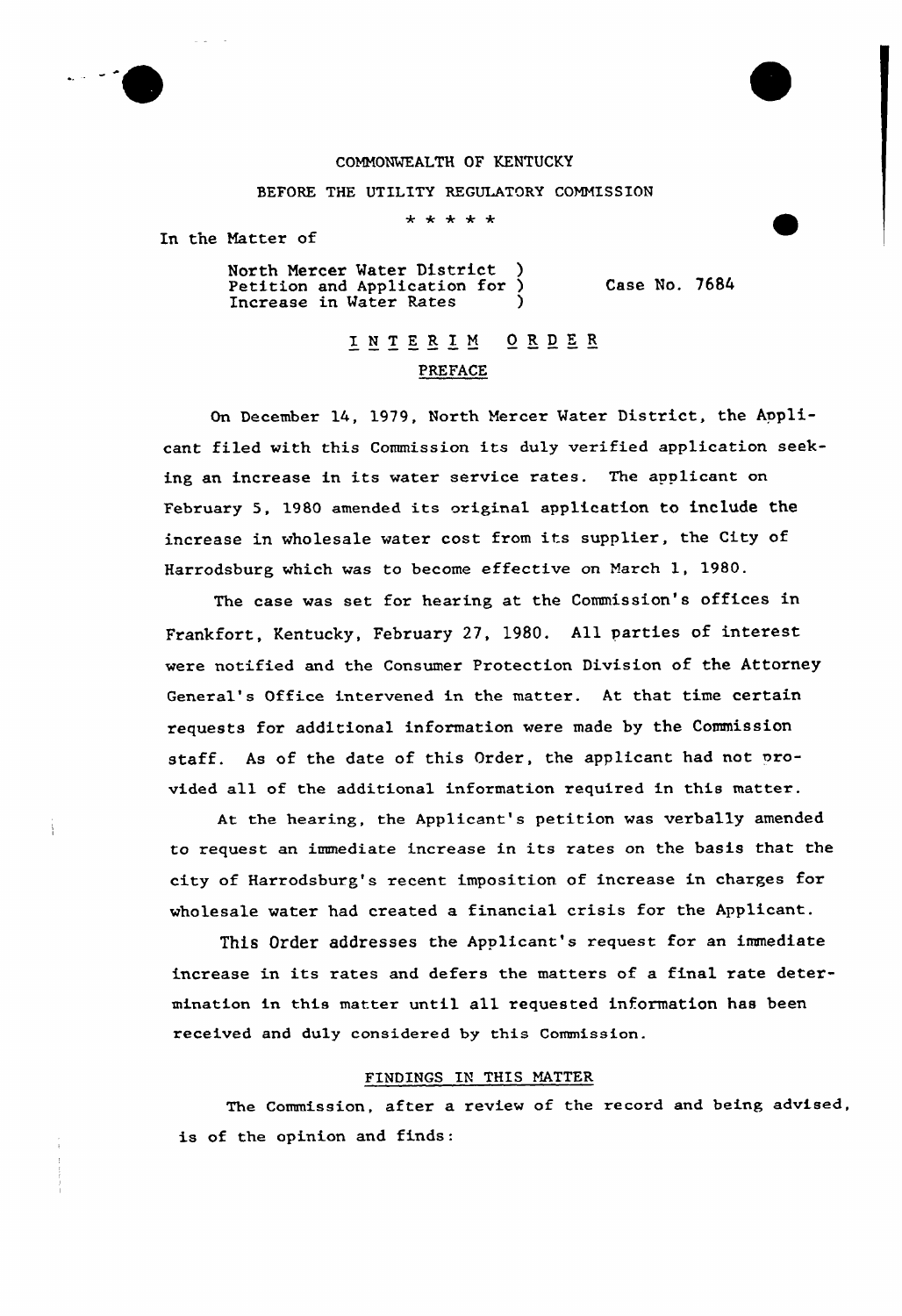1. That the Applicant purchases water from the city of Harrodsburg for resale to its customers. Further that the city of Harrodsburg has increased its wholesale rate from Two Hundred Forty Five Dollars and Eighty-Eight Cents (8245.88) for the first sixty thousand (60,000) cubic feet of water with a straight-line rate of Thirty Cents (\$.30) per one hundred (100) cubic feet above the base rate to Seven Hundred Two Dollars and Seventy-Five Cents (\$702.75) for the first sixty thousand (60,000) cubic feet of water purchased, per meter with a straight-line rate of Eighty Cents (\$ .80) per one hundred (100) cubic feet for quantities of water purchased above the base rate.

2. That because of the increase in its purchased water cost, the Applicant is experiencing a financial crisis and is in dire need of immediate relief. Further, that this Commission should provide the needed relief through the granting of an immediate increase in rates with said increase based on the actual increase in purchased water cost.

3. That the rates prescribed and set forth in Appendix "A", attached hereto, should provide for an annual increase in revenues of approximately \$58,338 which should be adequate to cover the annual increase in purchased water cost. Further, that during the interim period from March 1, <sup>1980</sup> till the date of <sup>a</sup> final Order in this matter, said Appendix "A" rates should be the rates charged for water services rendered by the Applicant.

#### ORDERS IN THIS MATTER

The Commission, on the basis of the matters hereinbefore set forth, and the evidentiary record in this case:

HEREBY ORDERS that the rates prescribed and set forth in Appendix "A", attached hereto and made a part hereof are hereby fixed as the rates to be charged by the Applicant for water services rendered on and after March 1, 1980.

 $-2-$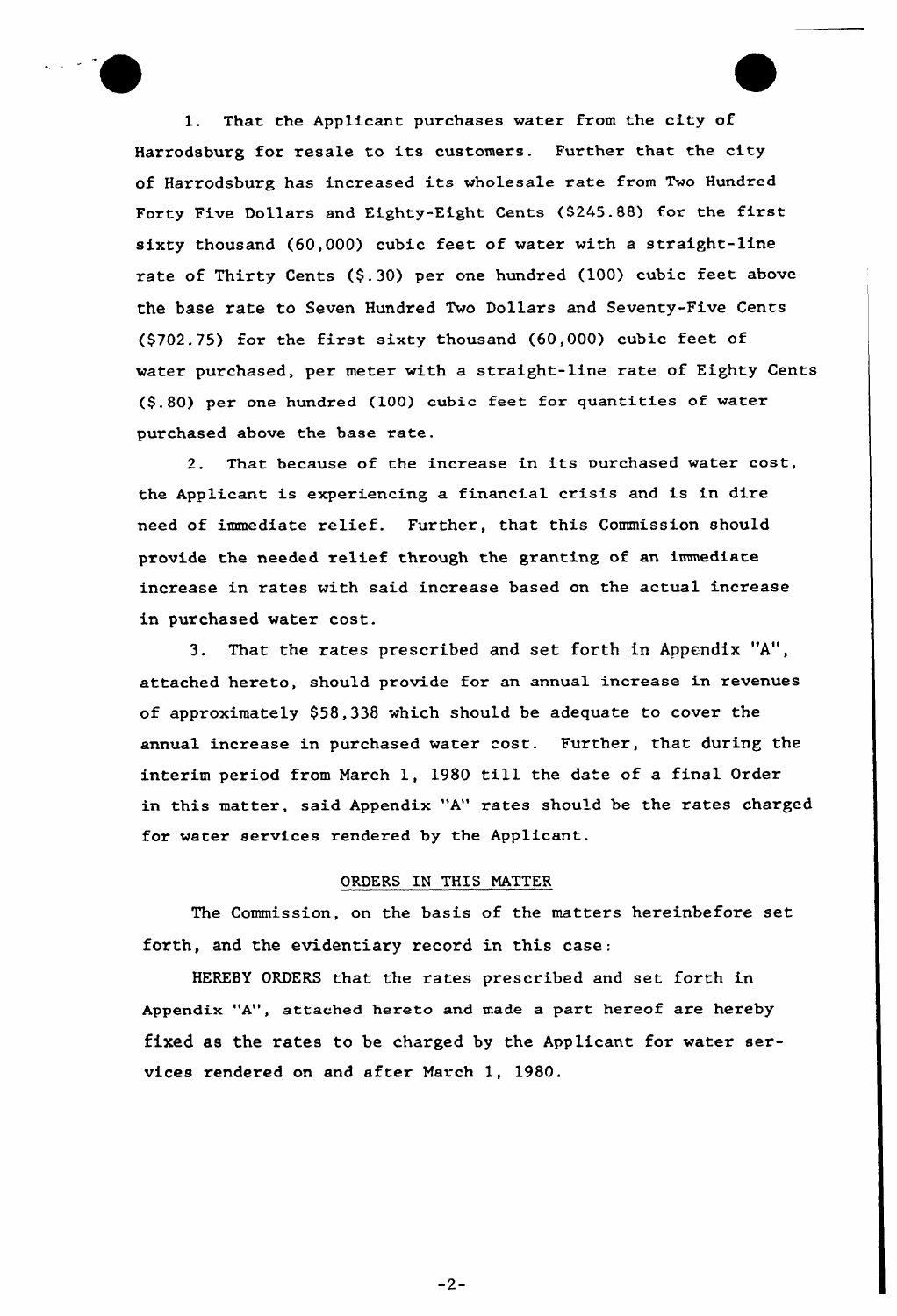

IT IS FURTHER ORDERED that the Appendix "A" rates shall be and hereby are set forth as "Interim Rates" to remain in effect until all aspects of this matter have been duly considered and a final Order entered by this Commission.

Done at Frankfort, Kentucky, this 5th day of March, 1980.

UTILITY REGULATORY COMMISSION

Chairman

emm

ay Orken

ATTEST:

**Secretary**